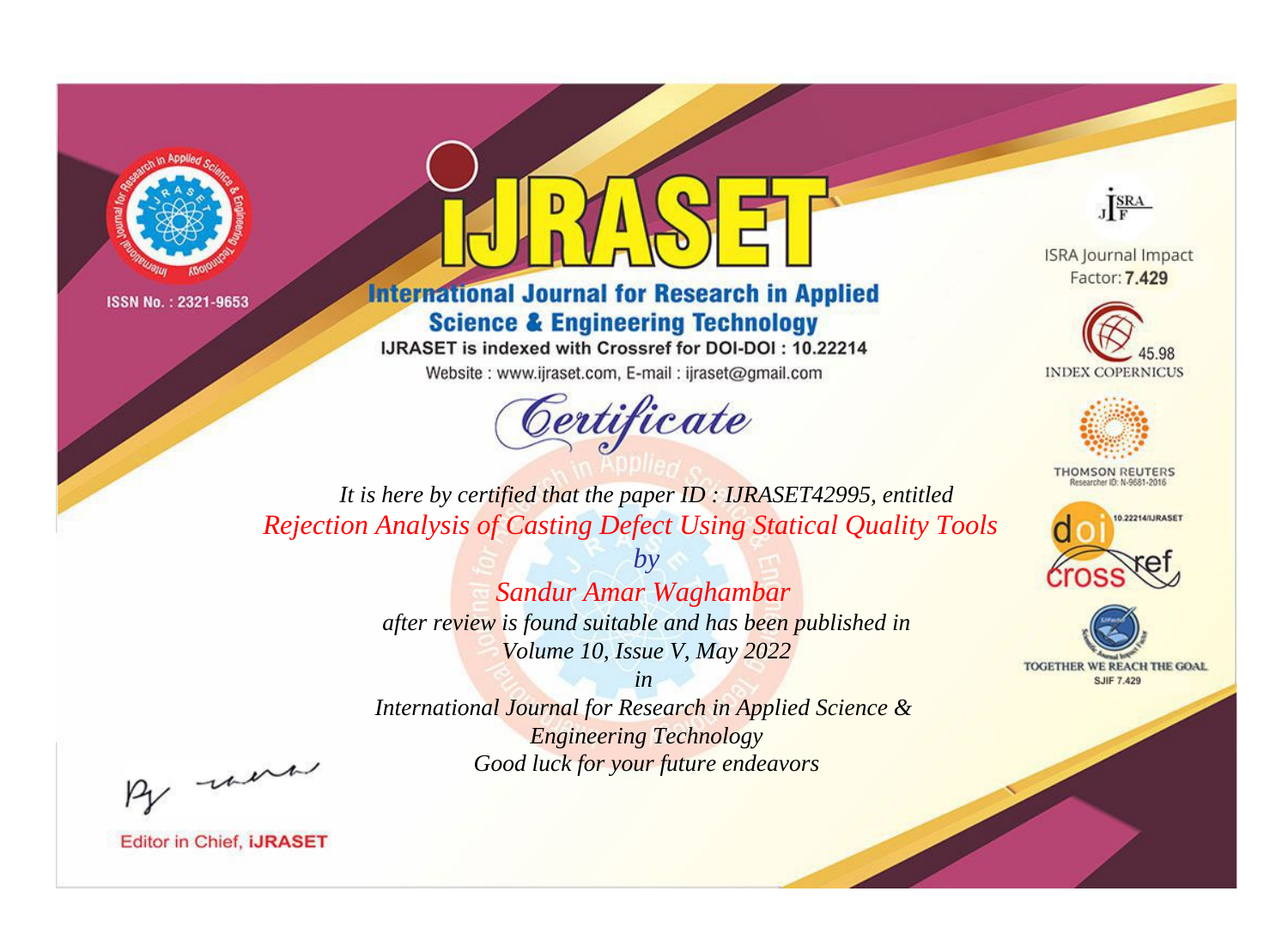



**International Journal for Research in Applied Science & Engineering Technology** 

IJRASET is indexed with Crossref for DOI-DOI: 10.22214

Website: www.ijraset.com, E-mail: ijraset@gmail.com



JERA

**ISRA Journal Impact** Factor: 7.429





**THOMSON REUTERS** 



TOGETHER WE REACH THE GOAL **SJIF 7.429** 

*It is here by certified that the paper ID : IJRASET42995, entitled Rejection Analysis of Casting Defect Using Statical Quality Tools*

> *by Ingle Akash Prabhakar after review is found suitable and has been published in Volume 10, Issue V, May 2022*

> > *in*

*International Journal for Research in Applied Science & Engineering Technology Good luck for your future endeavors*

By morn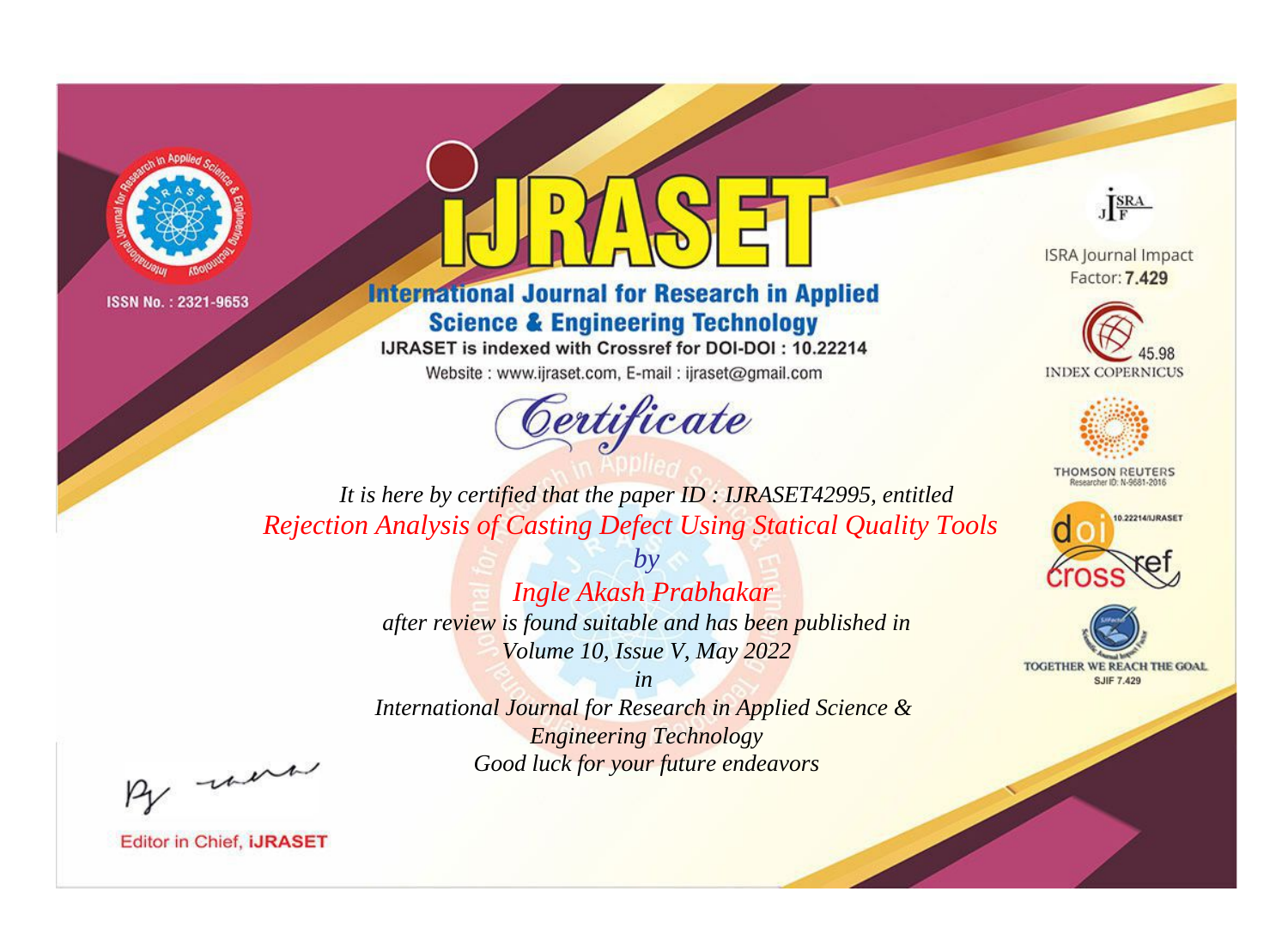



**International Journal for Research in Applied Science & Engineering Technology** 

IJRASET is indexed with Crossref for DOI-DOI: 10.22214

Website: www.ijraset.com, E-mail: ijraset@gmail.com



JERA

**ISRA Journal Impact** Factor: 7.429





**THOMSON REUTERS** 



TOGETHER WE REACH THE GOAL **SJIF 7.429** 

*It is here by certified that the paper ID : IJRASET42995, entitled Rejection Analysis of Casting Defect Using Statical Quality Tools*

> *by Gaikwad Akshay Eknath after review is found suitable and has been published in Volume 10, Issue V, May 2022*

> > *in*

*International Journal for Research in Applied Science & Engineering Technology Good luck for your future endeavors*

By morn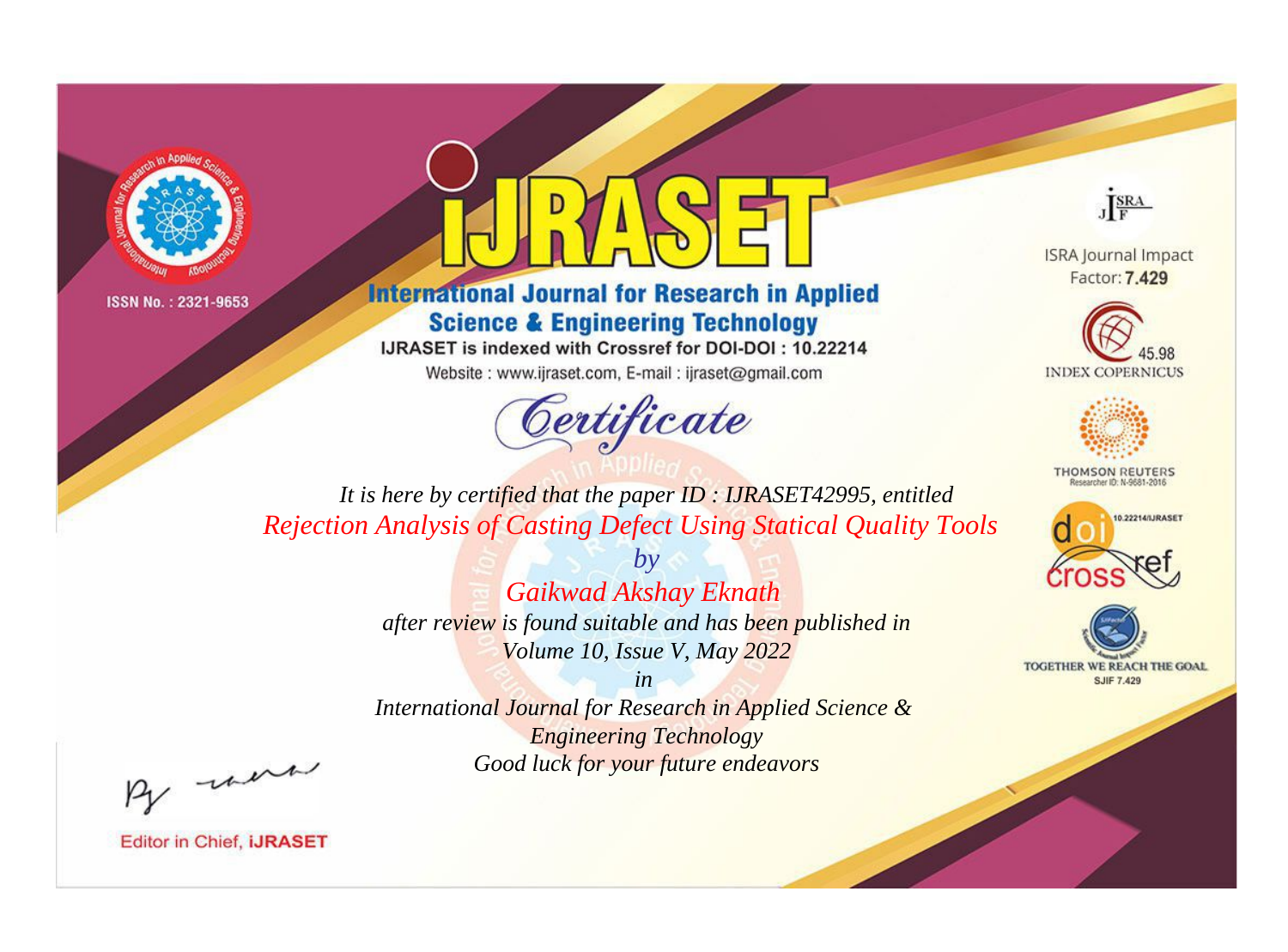



**International Journal for Research in Applied Science & Engineering Technology** 

IJRASET is indexed with Crossref for DOI-DOI: 10.22214

Website: www.ijraset.com, E-mail: ijraset@gmail.com





**ISRA Journal Impact** Factor: 7.429





**THOMSON REUTERS** 



TOGETHER WE REACH THE GOAL **SJIF 7.429** 

*It is here by certified that the paper ID : IJRASET42995, entitled Rejection Analysis of Casting Defect Using Statical Quality Tools*

> *by Gaikwad Vishwajeet Prakash after review is found suitable and has been published in Volume 10, Issue V, May 2022*

*in International Journal for Research in Applied Science & Engineering Technology Good luck for your future endeavors*

By morn